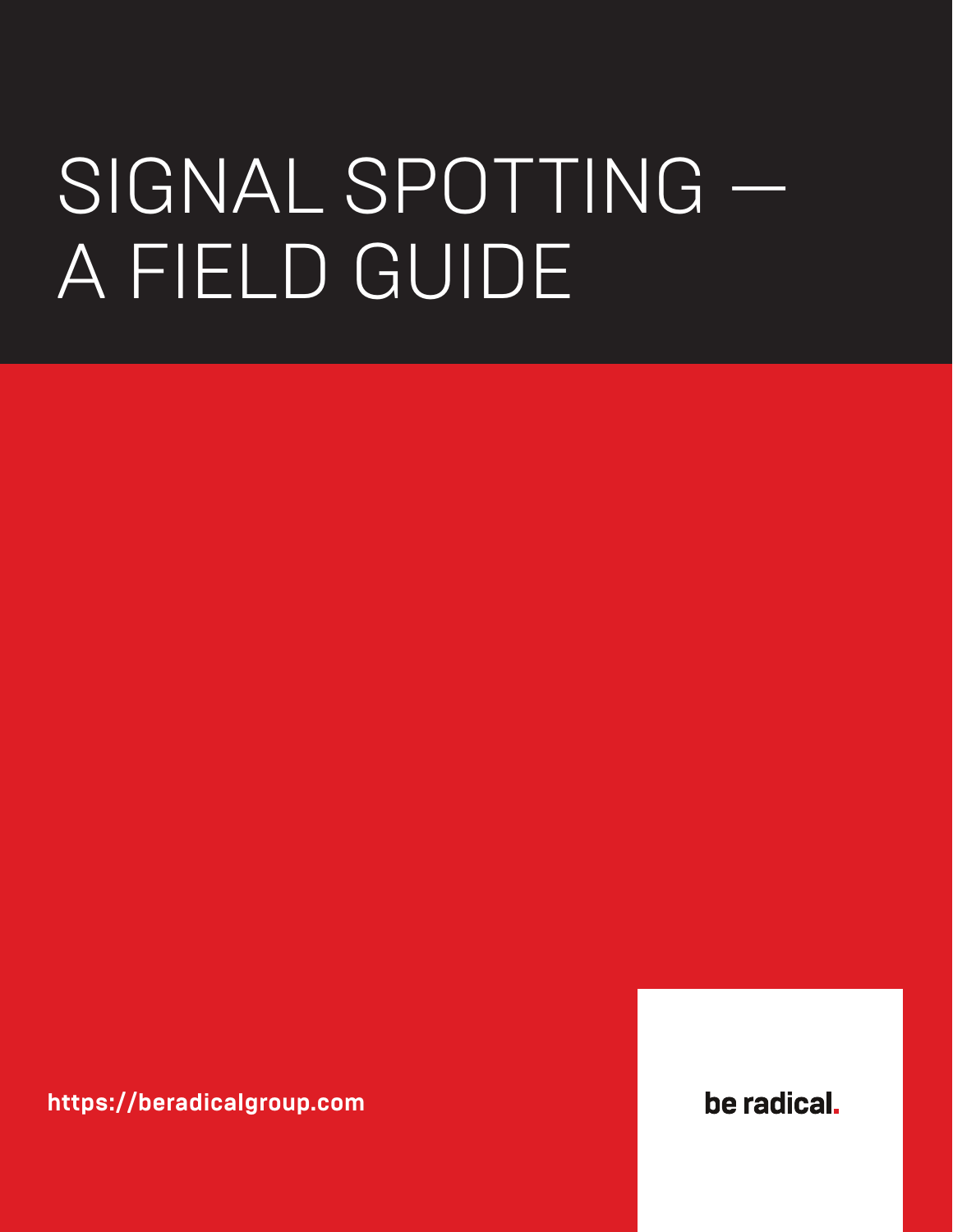## be radical.

#### **(?)** Know what to look for...

A signal is an early indicator of a possible future trend or change. The weakest signals can be misleading and difficult to interpret, so focus on weak signals that have a sense of "directionality"—the suggestion that more of something is on the way or moving toward the mainstream. Signals might take the form of a new product announcement, piece of expert analysis, novel behavior or fringe use case, or a quantitative or qualitative indicator that might point to an emerging trend.

# C) Know where to look...

Identify and follow thought-leaders and analysts in your areas of interest—and areas adjacent to your areas of interest. Tune your social media or RSS feeds to bring you a steady (but not overwhelming) stream of novel inputs. Subscribe to newsletters or podcasts that offer fresh perspectives and explore new and different questions. Practice active noticing and give your curiosity space to roam to freely while you're getting a sense of what feels relevant to your scanning process.

#### $\bigoplus$  Scan collaboratively...

You don't know what you don't know, and you don't see what you don't see. Find partners who are excited (or get your partners excited) to engage in some collaborative scanning and signal spotting. The picture that emerges from tapping the collective intelligence will be much richer, and you'll locate your blindspots and flawed assumptions much more quickly if you have help in identifying them.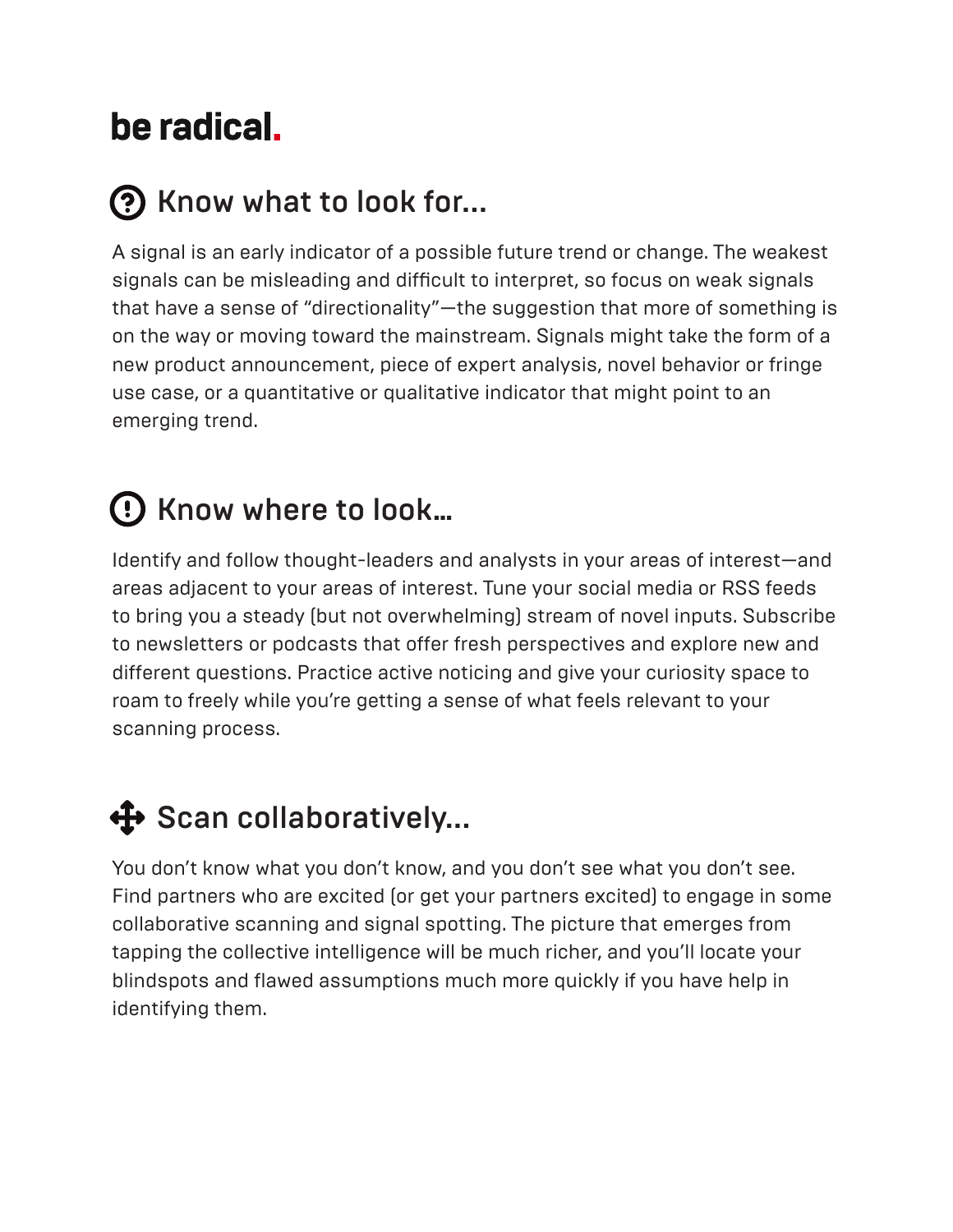## be radical.

### $\Theta$  Capture your findings...

Record your signals and trends for reference and review. Depending on your preferences and those of your partners, you might use a bookmarks folder, a Pinterest board, or a set of color-coded note cards, but a simple shared spreadsheet for compiling the signals/trends (on distinct tabs—where related signals might graduate to supporting a fuller trend) inventory will do the trick. Consider incorporating the following fields for a more robust inventory.

| Signal | <b>Source</b> | Interpretation | <b>STEEP Domain</b> |
|--------|---------------|----------------|---------------------|
|        |               |                |                     |
|        |               |                |                     |
|        |               |                |                     |

Signal sheet sample format:

Trend sheet sample format:

| <b>Trend</b> | <b>Supporting</b><br>Signals | <b>Sources</b> | <b>STEEP Domain Time Horizon</b> |  |
|--------------|------------------------------|----------------|----------------------------------|--|
|              |                              |                |                                  |  |
|              |                              |                |                                  |  |
|              |                              |                |                                  |  |